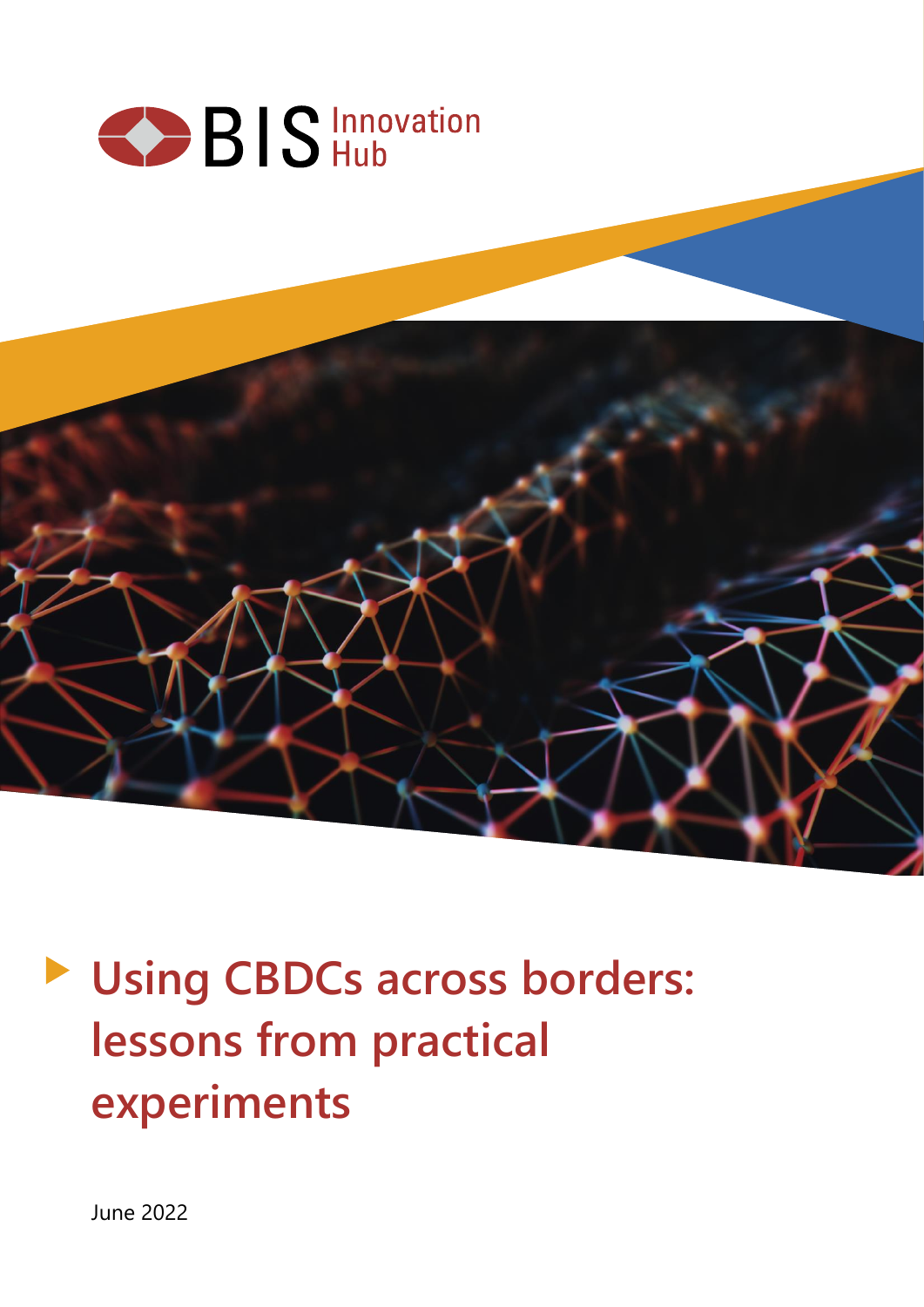# **Content**

| <b>Using CBDCs across borders: lessons from practical experiments</b> |                   |  |
|-----------------------------------------------------------------------|-------------------|--|
| <b>Introduction</b>                                                   | 4                 |  |
| <b>Overview of experiments</b>                                        | 5                 |  |
| Inthanon-LionRock2                                                    | 5                 |  |
| Jura                                                                  | 6                 |  |
| Dunbar                                                                | 7                 |  |
| mBridge                                                               | 8                 |  |
| How are the experiments similar?                                      | 9                 |  |
| How do the experiments differ?                                        | 10                |  |
| <b>What are the key insights?</b>                                     | $12 \ \mathrm{ }$ |  |
| <b>Technical feasibility</b>                                          | 12                |  |
| Broader issues                                                        | 13                |  |
| <b>Conclusion</b>                                                     | 15                |  |
| <b>References</b>                                                     | 16                |  |
| <b>Annex: Distributed ledger technologies</b>                         | 17                |  |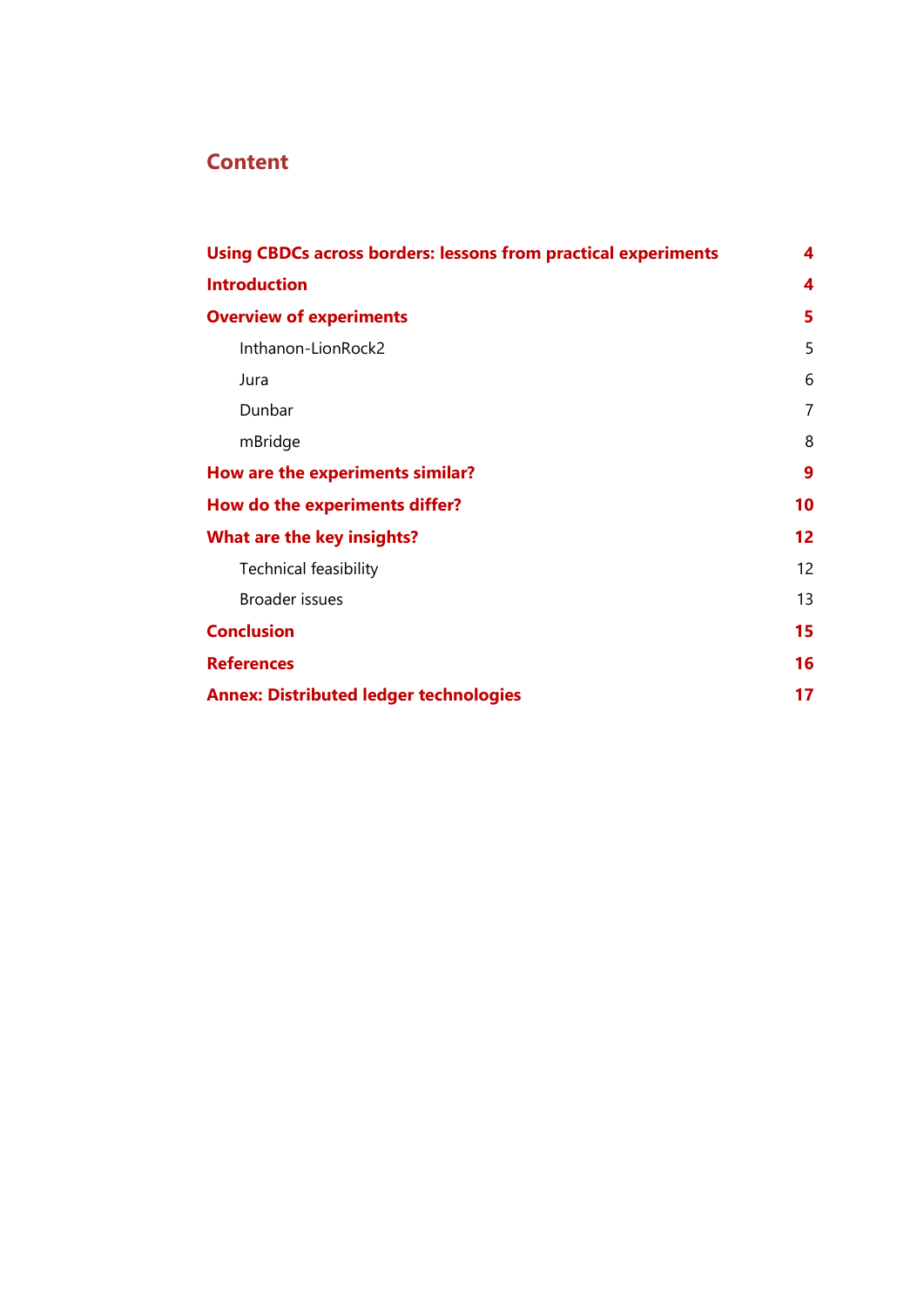| Daniel Eidan         | Codruta Boar         | Morten Bech          |
|----------------------|----------------------|----------------------|
| Daniel.Eidan@bis.org | Codruta.Boar@bis.org | Morten.Bech@bis.org  |
| Wee Kee Toh          | Henry Holden         | Philipp Haene        |
| WeeKee.toh@bis.org   | Henry.Holden@bis.org | Philipp.Haene@snb.ch |

# <span id="page-2-0"></span>Using CBDCs across borders: lessons from practical experiments<sup>1</sup>

#### *Key takeaways*

- The BIS Innovation Hub (BISIH) is leading practical experiments to show how central bank digital currencies (CBDCs) could help deliver faster, cheaper and more transparent cross-border payments.
- These experiments demonstrate that common systems encompassing multiple CBDCs are operationally feasible and could bring efficiencies. Yet policy, legal, governance and economic questions remain.
- The BISIH is uniquely positioned to bring central banks together in the collaborative efforts that will be necessary to make further progress on this question.

### <span id="page-2-1"></span>**Introduction**

Central bank digital currencies (CBDCs) could help to deliver better cross-border payments. Nine out of 10 central banks are exploring CBDCs, both conceptually and technically, either in retail or wholesale form or both. Work on wholesale CBDCs is increasingly driven by reasons related to cross-border payments efficiency (Kosse and Mattei (2022)). The G20 has made enhancing cross-border payments a priority and endorsed a comprehensive programme in the form of a set of 19 building blocks led by the Financial Stability Board (FSB) and the BIS Committee on Payments and Market Infrastructures (BIS CPMI) to address the key challenges (BIS CPMI (2020)). As part of the more forward-looking work of the roadmap, one building block (19) considers how to factor an international dimension into the design of CBDCs. In response to the G20 call for action, the BIS Innovation Hub (BISIH) is coordinating experiments on how this can be done. At present, three cross-border CBDC projects with central banks and private

<sup>1</sup> The authors are grateful to Raphael Auer, Jon Frost, Anneke Kosse, Ross Leckow, Andrew McCormack, Patrick McGuire, Benjamin Müller, Bénédicte Nolens and Tara Rice for comments, and to Stefan Corre and Martin Hood for editorial review.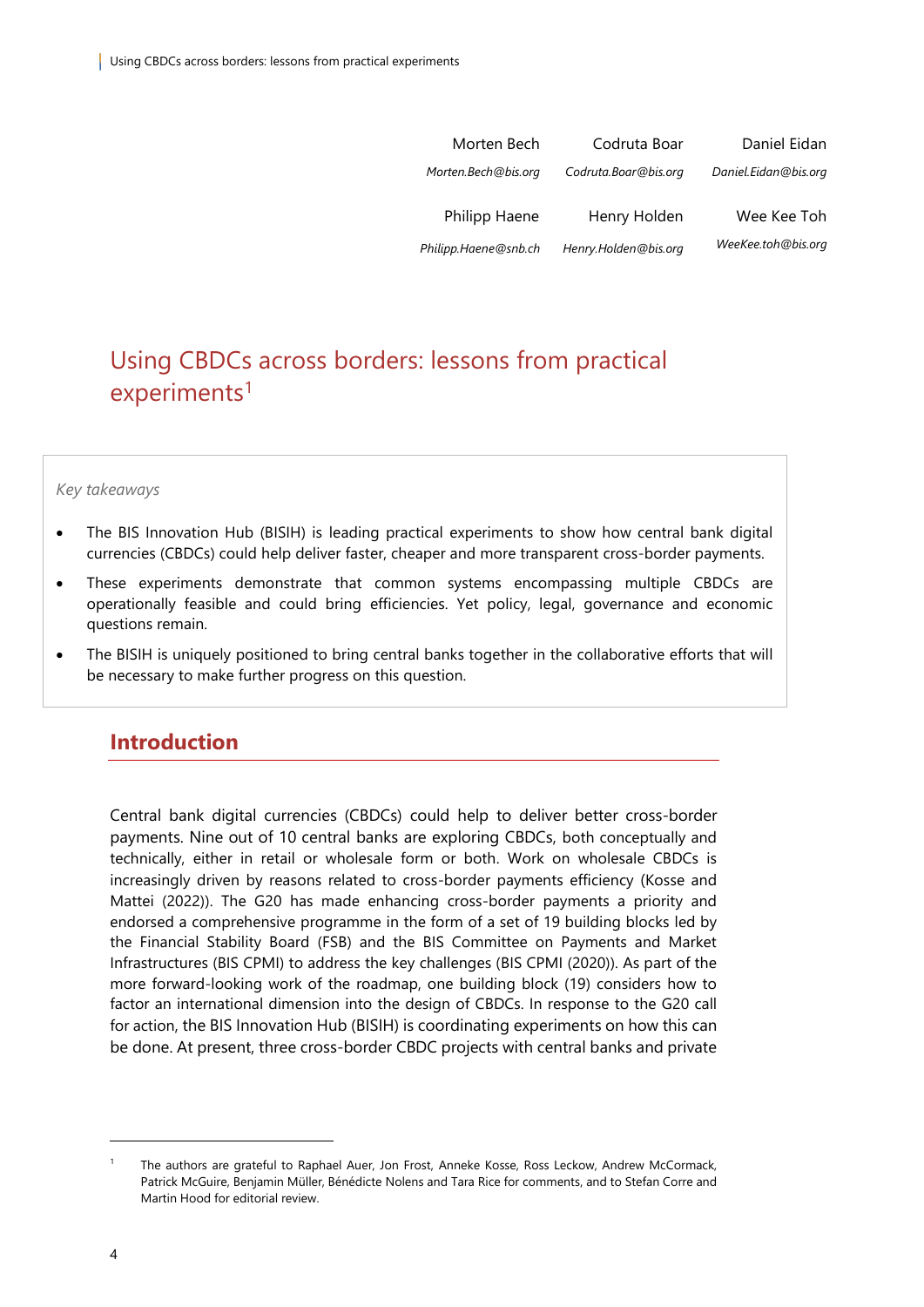sector partners around the world have been completed (I[nthanon-LionRock2 \(ILR2](https://www.bis.org/publ/othp40.htm)), [Jura](https://www.bis.org/publ/othp44.htm) and [Dunbar](https://www.bis.org/publ/othp47.htm)), another is in progress (mBridge) and more are planned.<sup>2</sup>

Here, we outline the similarities and differences of these four projects with a view to setting out the insights and lessons learnt. Collectively, the projects show that platforms with two or more CBDCs are technically feasible and offer a range of benefits that can lead to faster, cheaper and more transparent payments across borders. While this is desirable, questions remain unanswered related to policy considerations, legal and regulatory frameworks, and basic operational economics that might call into question the viability of multi-CBDC platforms<sup>3</sup>. Hence, there are many avenues for future explorations by both the public and private sector, individually and in collaboration.

### <span id="page-3-0"></span>**Overview of experiments**

The BISIH has conducted four cross-border CBDC experiments over the last 18 months. They are part of a broader portfolio of projects that examine different aspects of retail and wholesale CBDC (wCBDC) in both a domestic and cross-border context (BISIH et al (2022)).

### <span id="page-3-1"></span>**Inthanon-LionRock2**

In September 2021, the BISIH Hong Kong Centre completed **Project Inthanon-LionRock2 (ILR2)** together with the Hong Kong Monetary Authority (HKMA) and the Bank of Thailand (BoT) (BISIH et al (2021b)). ILR2 built on the original Inthanon-LionRock project by HKMA and BoT (Graph 1). The goal of the project was to explore the use of DLT for facilitating real-time cross-border funds transfers using an atomic payment versus payment (PvP) mechanism for foreign exchange (FX) transactions between the two jurisdictions.

The experiment demonstrated the potential of using digital currencies and DLT to deliver real-time, cheaper and safer cross-border payments and settlements. The common platform was able to complete cross-border transfers in seconds, as opposed to several days. It also demonstrated the potential to reduce several cost components of correspondent banking by up to half. It does so by using smart contracts and an algorithmic liquidity saving mechanism to reduce the nostro-vostro liquidity, treasury operation, FX and compliance costs.<sup>4</sup>

 $\overline{2}$ Full details of the design and findings of the individual experiments based on distributed ledger technology (DLT) are available on the BIS website.

See Auer et al (2021) for a description of three high-level approaches to form multi-CBDC arrangements.

See **BISIH et al (2021b)** at page 33.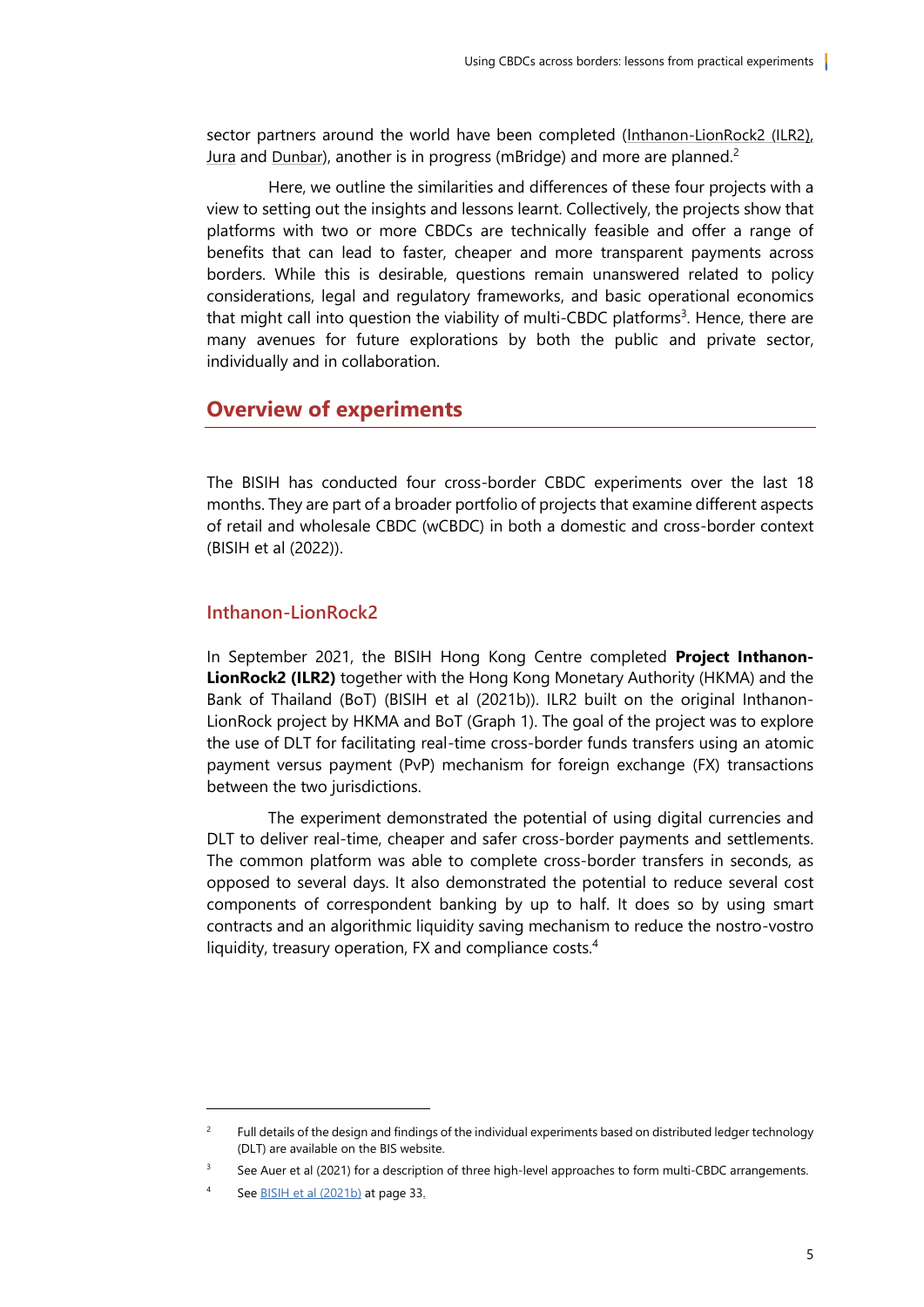Experimental architecture: ILR2 Graph 1 **LionRock ne**<br>KD (W-CBDC) **Corridor network**<br>-W-CBDCs for cross-border payment and FX PvF **W-CBDC THE** DR-THB / DR-HKD  $--- +$  W-CRDC HKT

The proposed model of the corridor network comprised of the corridor operator node, the participating bank nodes and the foreign currency liquidity providers. The first one is a joint BoT and HKMA body that enables the issuance and redemption of wCBDC and ensures compliance with regulation. The second initiates and settles cross-border payments, and the third one provides foreign currency liquidity when gridlock occurs.

#### <span id="page-4-0"></span>**Jura**

The Swiss Centre, together with the Bank of France, the Swiss National Bank and a private sector consortium, including the SIX Digital Exchange (SDX), published the findings of **Project Jura** in December 2021 (Graph 2) (BISIH et al (2021a)). <sup>5</sup> Project Jura explored the direct transfer of euro and Swiss franc wCBDCs between French and Swiss commercial banks on a single DLT platform operated by a third party. Tokenised asset and FX trades were settled using PvP and delivery versus payment (DvP) mechanisms. The Jura experiment was conducted in a near-real setting,<sup>6</sup> using realvalue transactions and complying with current regulatory requirements.

<sup>&</sup>lt;sup>5</sup> The Jura Mountains are a subalpine mountain range that run parallel to part of the French–Swiss border.

 $6$  All transactions were real value, with terms, conditions and prices (rates) agreed ex ante on an over-the-counter (OTC) basis. Significant legal and regulatory preparations were needed for the experiment to take place including rulebooks, contingency procedures and monitoring capabilities.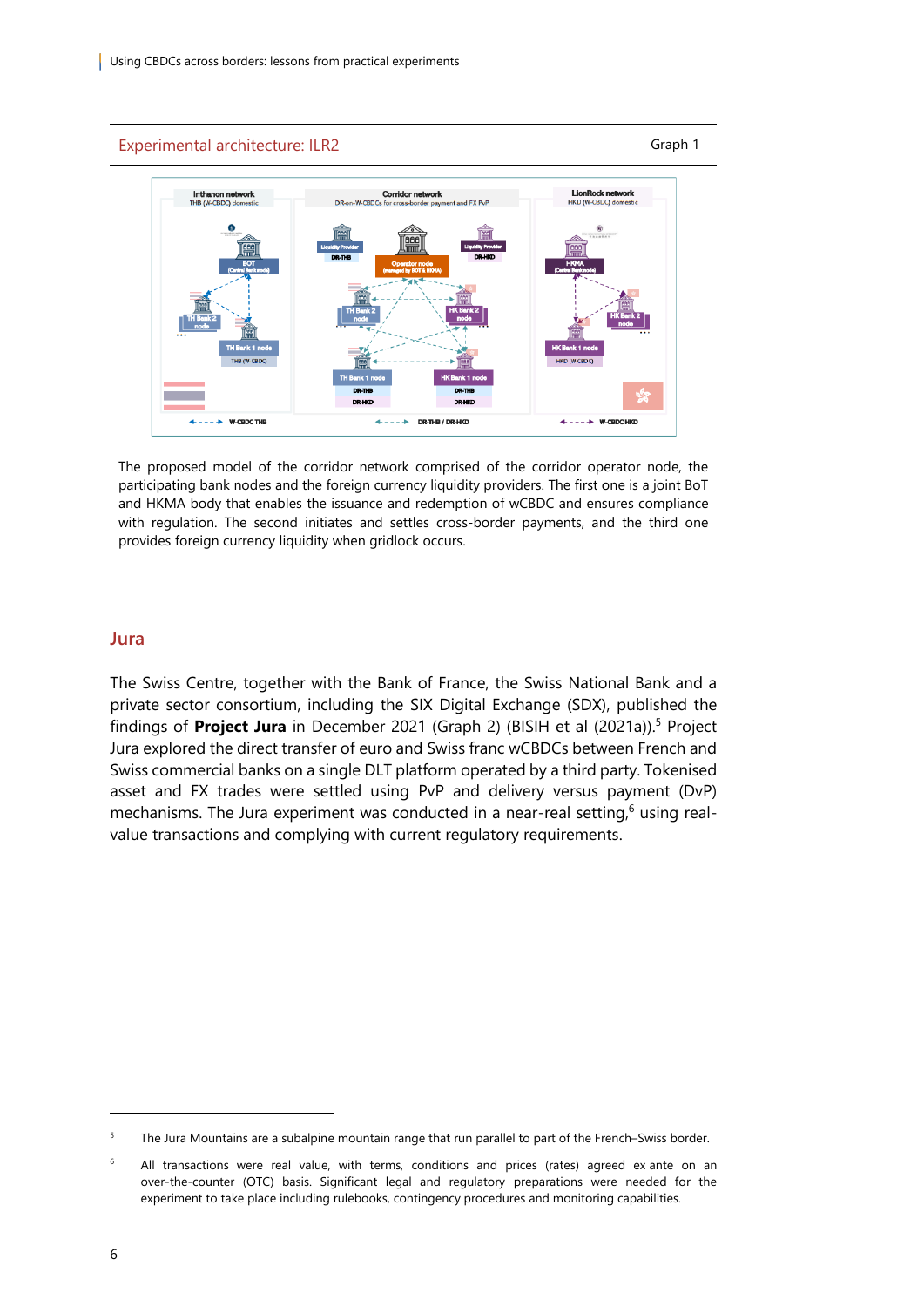

The experimental architecture comprised four infrastructure elements: (i) TARGET2; (ii) the SIC system; (iii) the Digital Asset Registry (DAR); and (iv) the SDX test platform (Graph 2). The first three enabled the issuance and redemption of wCBDC and tokenised commercial paper and final settlement of instruments. The SDX test platform was where the PvP and DvP exchanges of these tokens took place.

Issuing a wCBDC on a third-party platform and giving non-resident financial institutions direct access to central bank money raises intricate policy issues. Jura explored a new approach including subnetworks and dual-notary signing. This may give central banks comfort to issue a wCBDC on a third-party platform and to grant non-resident financial institutions access to wCBDC.

#### <span id="page-5-0"></span>**Dunbar**

In March 2022, the Singapore Centre released a report on **Project Dunbar** (Graph 3) (BISIH et al (2022)). Dunbar brought together the Reserve Bank of Australia (RBA), Bank Negara Malaysia (BNM), the Monetary Authority of Singapore (MAS) and the South African Reserve Bank (SARB) with the BISIH to test the use of multiple wCBDCs for international settlements.

The project developed two prototypes, based on different DLTs, for a shared platform that could enable international settlements using digital currencies issued by multiple central banks. The platform was designed to facilitate direct cross-border transactions between financial institutions in different currencies, with the potential to cut costs and increase the speed of settlement.

The experiment was organised in three workstreams: one focusing on highlevel functional requirements and design, and two concurrent technical streams that developed prototypes on different technological platforms (Corda and Partior). The project identified three critical challenges in implementing a multi-CBDC platform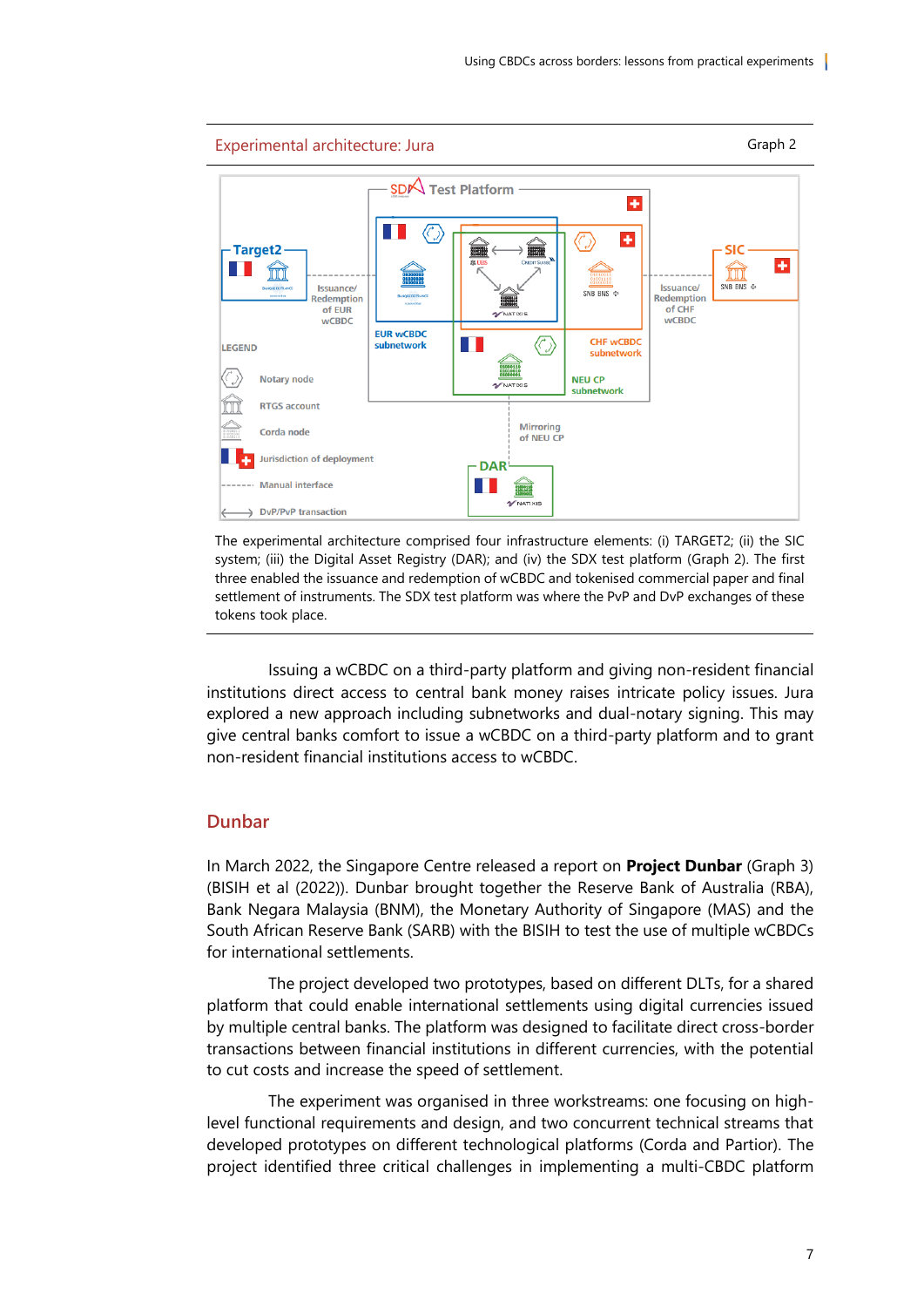shared across central banks: access, jurisdictional boundaries and governance. It proposed practical design solutions to address them.



Each participating central bank issues its own CBDC in its domestic currency. Participating commercial banks are then able to hold these CBDCs directly, gaining access to foreign currencies without the need for accounts with correspondent banks. As all participating banks could potentially hold the different CBDCs directly, they would be able to transact directly with each other in the participating currencies.

#### <span id="page-6-0"></span>**mBridge**

In February 2021, the People's Bank of China and the Central Bank of the United Arab Emirates joined the original members of ILR2 to create a third phase of the project under the umbrella of BISIH Hong Kong Centre, renamed **Project mBridge**. The work of the previous ILR2 proof of concept (PoC) was extended to explore multi-currency cross-border payment capabilities built on DLT. It envisages the development of a DLT platform through which multiple central banks can issue their own CBDC and distribute it to participants. These participants can in turn conduct peer-to-peer payments and redeem the CBDC for reserves at the issuing central bank.

The mBridge platform is built in a modular "Lego bricks" approach to enable flexibility of implementation and the inclusion of features that apply across participating members (Graph 4). Focus areas in the current phase include further work on the technology stack, and deeper dives into legal and governance aspects. An upcoming pilot aims to provide data-driven insights to optimise the different architecture components and their ability to scale to more participants and to a production volume of transactions.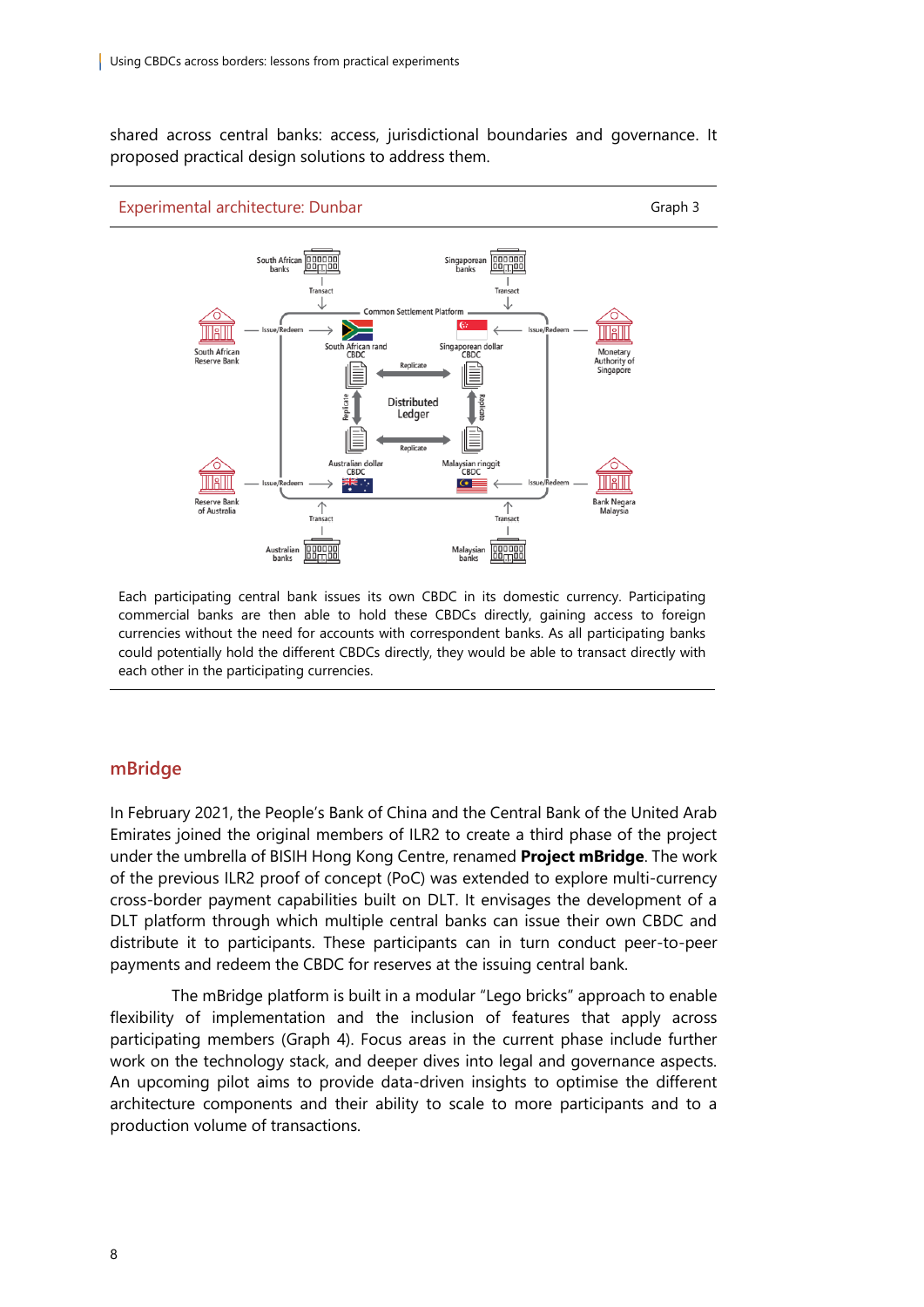

The architecture enables a fully connected network of issuing central banks to validate transactions on behalf of their domestic commercial bank participants. The platform consists of three distinct components with different levels of controls: (i) the common network enables identity, connectivity and discovery; (ii) the wallets enable jurisdictional self-custody of all tokens; and (iii) the tokens represent CBDCs that circulate offshore on the network.

## <span id="page-7-0"></span>**How are the experiments similar?**

The BISIH's four experiments all focus on *wholesale* environments in which *multiple* CBDCs are transferred either individually or against another CBDC or a tokenised security. These trials involved cross-border access to CBDC, were based on DLT and featured similarities in the tested use cases conducted among regional partners. Common key features include:

- *Access to wCBDC by non-resident financial institutions*: system participants in all experiments could access the CBDCs of jurisdictions where they were not themselves resident. This broadens direct access to central bank money, as compared with today's systems, where access is often conditional on local supervision or licensing. Direct access to CBDC from abroad allowed crossborder payments to be made without intermediaries on a single system. By giving participants from one jurisdiction access to the CBDCs issued by another jurisdiction, settlement of cross-border payments was demonstrated to be possible.
- *Platform design*: DLTs were used to build the platforms used in every experiment, enabling the novel "multiple currencies within a single system" approach. This model represents the biggest change from today's payment systems and theoretically offers the greatest efficiency gains (See box on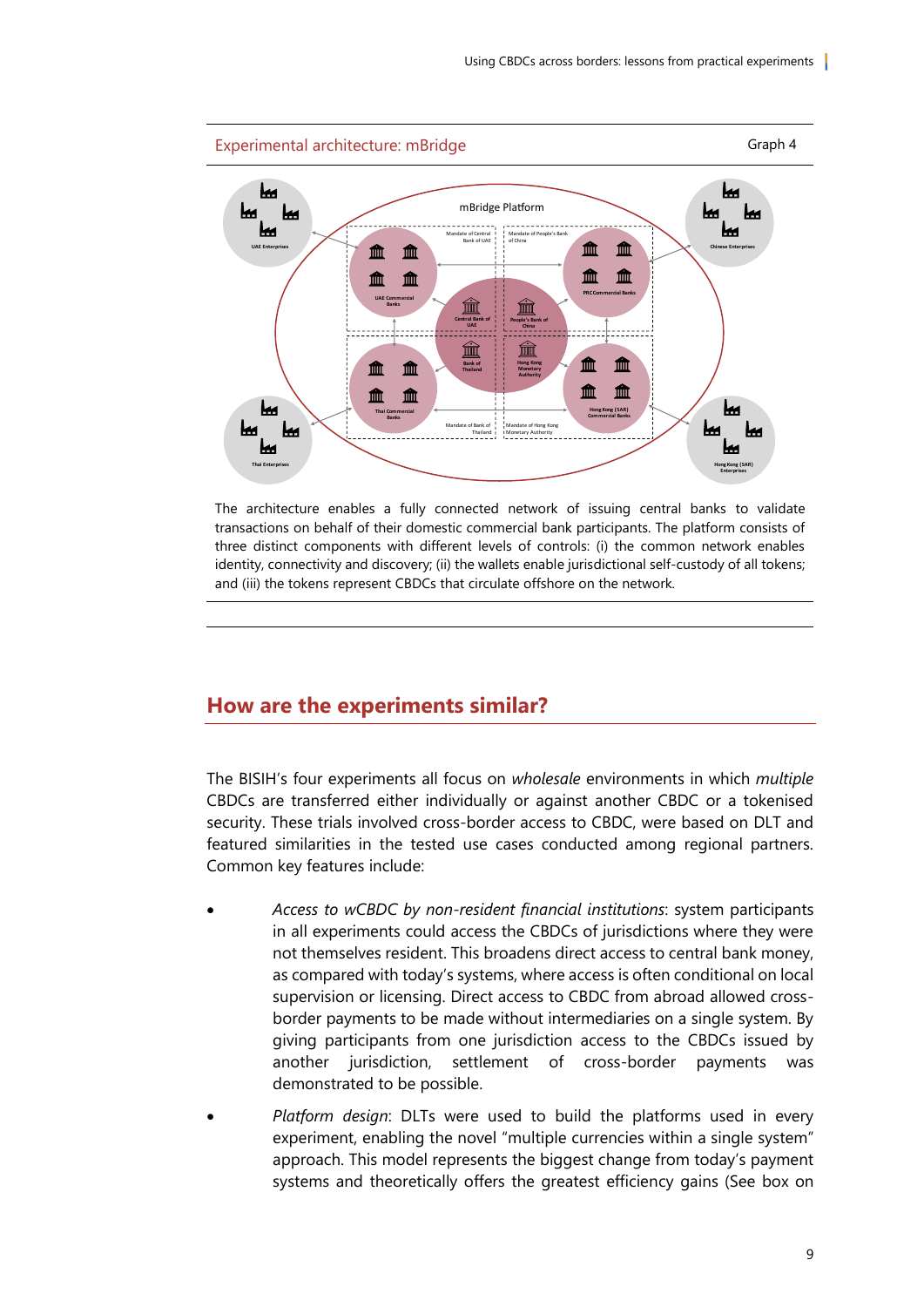technology considerations and implementations). Previously, to achieve efficiency gains in traditional systems and allow the central bank to maintain control over access to its currency and settlement, it was necessary to interlink discrete centralised systems. Yet, this approach presents some serious challenges (eg operational and technical interoperability) (Bech et al (2020)).

• *Teams:* finally, all experiments were/are major undertakings between (broadly) regional partners, involving public-private sector cooperation. On average, the projects took around 18 months to complete. The assembled teams included at least 40 people, with (on average) two thirds coming from the public sector and a third coming from the private sector (eg technology providers, banks, consultancy firms and law firms).

# <span id="page-8-0"></span>**How do the experiments differ?**

The four cross-border CBDC projects differ in several dimensions. These include the degree of realism, the number of currencies and the use cases tested. This resulted in variations of both technical and experimental design (Table 1).

- *Output*: ILR2 was a PoC while Jura, Dunbar and mBridge were prototypes.<sup>7</sup> Jura was also conducted in a near-real setting for a better understanding of regulatory requirements.
- *Currencies*: the projects all involved a variety of currencies. ILR2 experimented with the Hong Kong dollar and the Thai baht. Jura settled realvalue transactions in euros and Swiss francs. Dunbar and mBridge each involved four currencies. ILR2, and Jura CBDCs were all intraday, and CBDCs issued in Dunbar were overnight. $8$  mBridge will test with both intraday and overnight CBDCs.
- *Use cases*: all four experiments settled a variety of cross-border payment types (see box on international payments).<sup>9</sup> For example, all projects tested cross-border and offshore payments. Moreover, a significant risk in wholesale markets is FX settlement risk (Bech and Holden (2019)). Hence, all experiments included payment versus payment (PvP) protection to remove this risk. However, Jura differed from the other three experiments by including tokenised commercial paper (ie a financial asset), which broadened the settlement use cases.

While a PoC focuses on one or just a few aspects of a product, a prototype is a working model of several aspects of the product. A PoC focuses on whether something can be done, whereas a prototype demonstrates how something can be done.

An intraday CBDC means that there is a mandatory conversion of CBDC into reserve balances before the value date change in the real-time gross settlement (RTGS) system. An alternative approach is to have a CBDC exist indefinitely on the DLT platform. This is referred to here as "overnight" CBDC to emphasise that there is no end-of-day conversion, and it remains on the holder's balance sheet overnight. Nonetheless, an overnight CBDC can still be converted into reserves at any time at the holder's request.

<sup>9</sup> FX trading for all projects is done off-platform. ILR included FX trading also on-platform ("posted board rate" and "request for quote").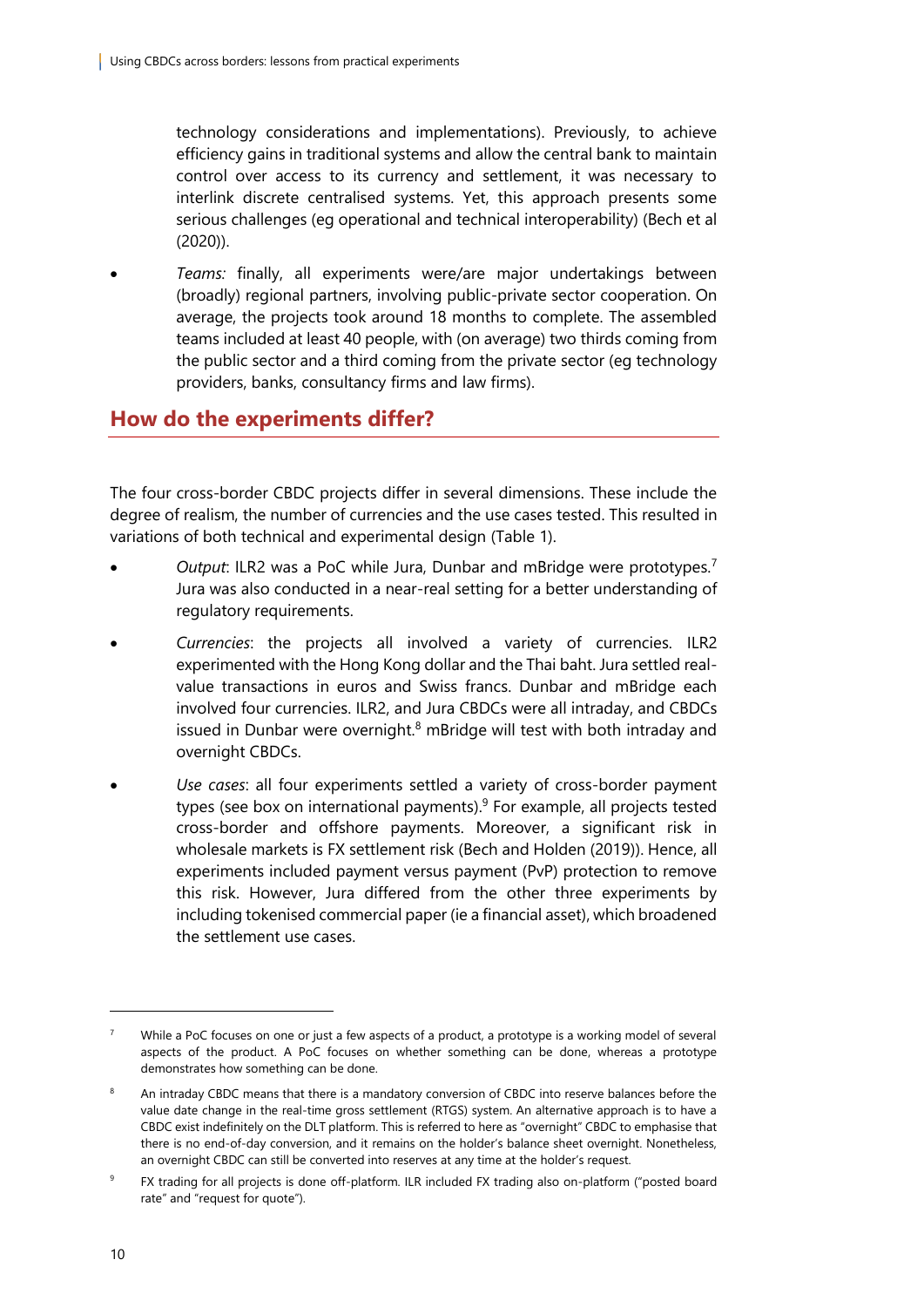• *Technical design*: in terms of interoperability, wCBDCs were made interoperable with each other using a common platform (ILR2, mBridge or Dunbar) or a common platform with separate subnetworks (Jura) so that each central bank maintains individual control over its wCBDC. The platforms are operated by the central banks who have issued CBDCs into the system. The exception is Jura, which explicitly looks at a central bank's requirements for issuing CBDC onto a private third-party platform.

| Project scope and experiment design<br>Table 1 |                                         |                       |                                |                                        |                           |  |
|------------------------------------------------|-----------------------------------------|-----------------------|--------------------------------|----------------------------------------|---------------------------|--|
|                                                |                                         | Inthanon<br>LionRock2 | Jura                           | <b>Dunbar</b>                          | mBridge                   |  |
| Experiment design                              | <b>BIS Innovation Hub</b><br>Centre     | Hong Kong             | Switzerland                    | Singapore                              | Hong Kong                 |  |
|                                                | <b>Central banks</b>                    | HKMA,<br><b>BoT</b>   | BdF,<br>SNB                    | MAS, SARB,<br>RBA, BNM                 | HKMA, BoT,<br>PBoC, CBUAE |  |
|                                                | <b>Output</b>                           | PoC                   | Prototype                      | Prototype                              | Prototype                 |  |
|                                                | <b>Type of wCBDC</b>                    | Intraday              | Intraday                       | Overnight w/o<br>interest              | Intraday and<br>overnight |  |
|                                                | <b>Currencies</b>                       | HKD, THB              | EUR, CHF                       | AUD, MYR,<br>SGD, SAR                  | HKD, CNY,<br>THB, AED     |  |
|                                                | <b>Transaction type</b>                 | Simulated             | Real value                     | Simulated                              | Real value                |  |
|                                                | <b>Interoperability model</b>           | Common<br>platform    | Common plat.<br>w. subnetworks | Common<br>platform                     | Common<br>platform        |  |
|                                                | <b>DLT</b>                              | Hyperledger<br>Besu   | Corda                          | Corda,<br>Quorum                       | mBridge<br>Ledger (MBL)   |  |
|                                                | <b>Non-resident banks</b><br>can  wCBDC | Hold and<br>transfer  | Hold and<br>transfer           | Hold and transfer<br>(ok from sponsor) | Hold and<br>transfer      |  |
|                                                | <b>Platform operator</b>                | Central banks         | Private                        | Central banks                          | Central banks             |  |
| Use cases                                      | <b>Domestic payments</b>                | $(\checkmark)$        | $(\checkmark)$                 | $(\checkmark)$                         | $(\checkmark)$            |  |
|                                                | Cross-border<br>payments                | ✓                     | ✓                              | ✓                                      | ✓                         |  |
|                                                | <b>Offshore payments</b>                | ✓                     | ✓                              | ✓                                      | ✓                         |  |
|                                                | Domestic payment in<br>foreign currency | ×                     | ✓                              | ✓                                      | ×                         |  |
|                                                | PVP <sup>1</sup>                        | ✓                     | ✓                              | ✓                                      | ✓                         |  |
|                                                | DvP <sup>2</sup>                        | ×                     | ✓                              | ×                                      | ×                         |  |

 $\checkmark$  = Tested; ( $\checkmark$ ) = possible but not tested/out of scope;  $\checkmark$  = not possible;

 $1$  A settlement mechanism that ensures that the final transfer of a payment in one currency occurs if and only if the final transfer of a payment in another currency or currencies takes place.  $2 \times 2$  A securities settlement mechanism that links a securities transfer and a funds transfer in such a way as to ensure that delivery occurs if and only if the corresponding payment occurs.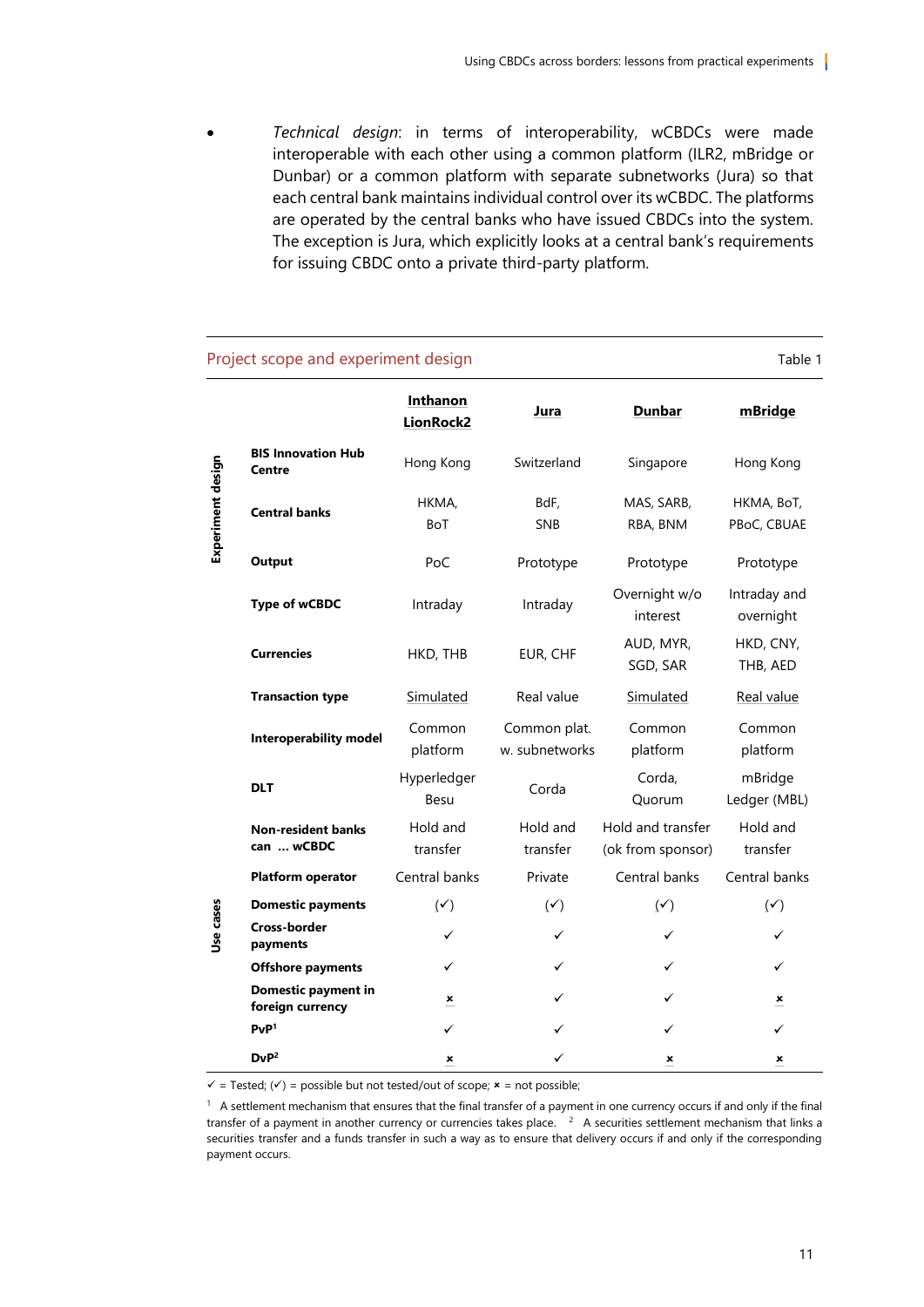#### **International payments**

All four BISIH cross-border CBDC experiments explored settling different kinds of "international payments". For this purpose, these experiments distinguished between "cross-border payments" and "offshore payments". Cross-border payments take place between a payer and a payee who are residents of different jurisdictions; the payment may be made in the currency of the payer's jurisdiction or in another currency.

"Offshore payments" take place between two institutions, neither of whom is resident in the jurisdiction in which the payment is being made; the payment is typically made in the currency of that jurisdiction. Finally, it should be noted that some jurisdictions permit their residents to make "domestic payments" between each other in a foreign currency. All projects tested cross-border and offshore payments, and some also included domestic payments made in a foreign currency.



Source: Authors' elaboration

International payments in different currencies often involve the settlement of FX trades. To remove settlement risk, PvP is necessary. All experiments incorporated this. Beyond payments, Jura also included tokenised commercial paper. This meant that cross-border settlement of tokenised assets using DvP settlement could be explored.

### <span id="page-10-0"></span>**What are the key insights?**

The four CBDC projects are practical experiments that focus on the technical feasibility of these novel multi-currency systems. Nonetheless, they also provided a vehicle for considering wider policy, legal and systemic issues.

#### <span id="page-10-1"></span>**Technical feasibility**

Every experiment worked ie they each showed an mCBDC platform is operationally feasible, allowing multiple currencies and assets to be settled and various access policies to co-exist.<sup>10</sup> Yet beyond meeting core requirements, the experiments highlighted potential operational efficiencies compared with the current arrangements. Bringing multiple currencies and assets into a single system with

While DLT is still a nascent area, multiple projects are in production, eg SDX, Partior and the eCNY. The BISIH mCBDC projects use technology platforms developed in these projects. While the mCBDC projects are still largely experiments in the form of PoCs and prototypes, the use of in-production platforms may make it easier to identify a viable pathway to live deployment.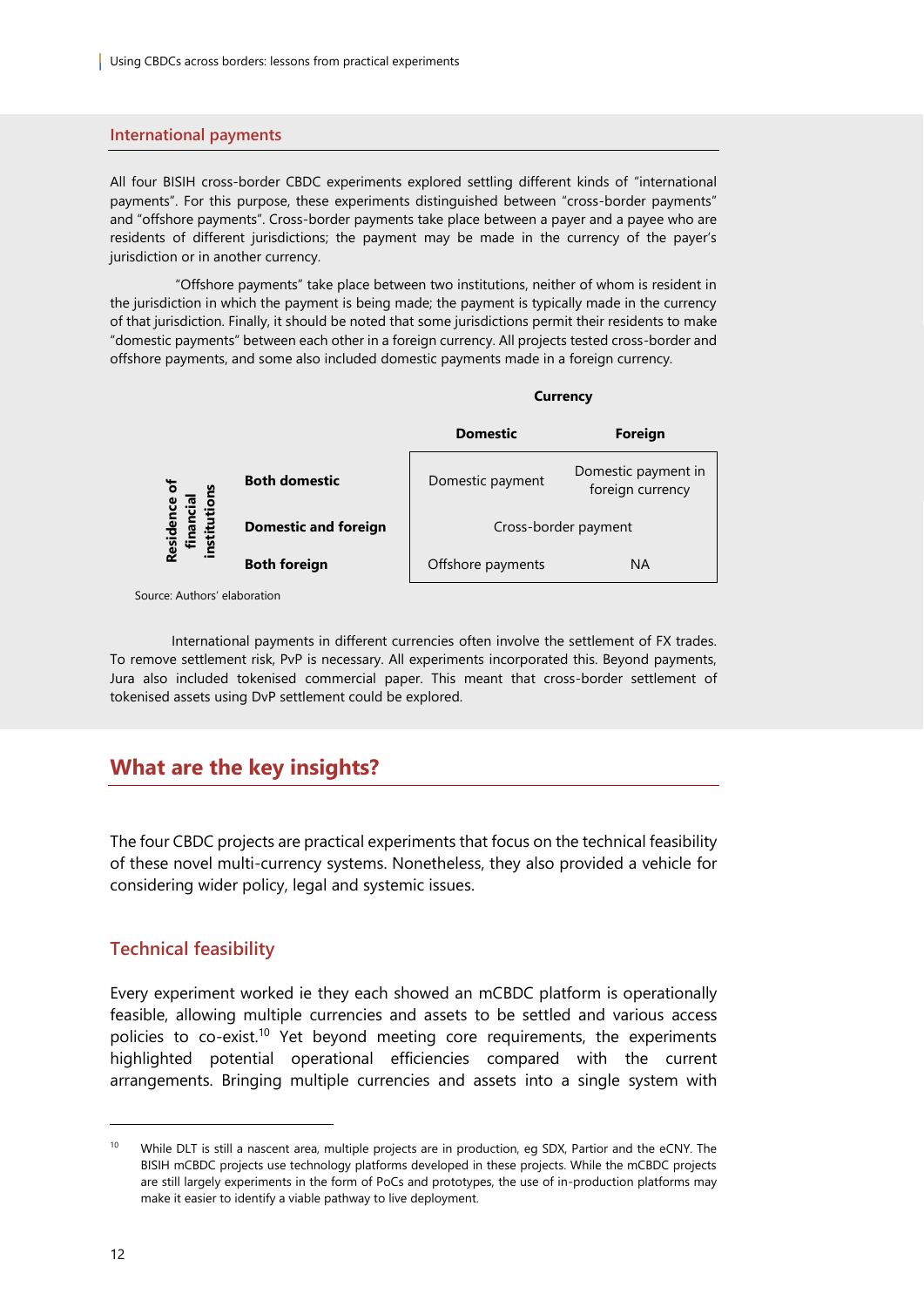participants directly transacting lowered costs, made settlement faster and increased operational transparency.

- 1. **Lower costs**. A common DLT platform allows smart contracts to automate rules and processes at a system and participant level (eg having sufficient liquidity or meeting business requirements). This can lower the costs associated with compliance or manual interventions.
- 2. **Faster settlement**. Reducing the need for intermediaries and enabling direct transactions between participants removes the need for correspondent payment chains that can slow down settlement.
- 3. **Operational transparency**. In an mCBDC system, payments are recorded on a single ledger in one step and participants have full real-time visibility of their holdings.

#### <span id="page-11-0"></span>**Broader issues**

Although mCBDC systems might be operationally feasible, designs also need to explore the viability of mCBDC models, taking into account policy, legal, governance and economic issues. Experimentation can help. Multiple requirements quickly emerge as central banks collaborate and compare their needs.

- 1. **Policy**. The BISIH experiments have shown that, from a technical perspective, a common platform model can be designed to support different access policies. Transparency of CBDC holdings means that monitoring currency flows outside a jurisdiction is possible. And control measures that restrict the circulation of CBDC under certain conditions can also be programmed into a platform. These tools could provide central banks with the ability to broaden access.
- 2. **Legal**. A robust legal basis is required for any financial market infrastructure (FMI) (CPMI-IOSCO (2012)). Yet legal changes related to the issuance and transfer of a specific CBDC, and the finality and validity of the settlement may face idiosyncratic challenges depending on the jurisdictions and currencies involved. Developing rulebooks, contingency procedures and monitoring capabilities can help highlight these challenges or areas in which more clarity might be needed.
- 3. **Governance.** Any mCBDC arrangement will need to be supported by a commonly agreed governance framework that determines the rules, rights and obligations of all parties. A common ownership and governance model for multiple central banks in individual but overlapping (digital) realms is novel territory. However, CLS and SWIFT provide several decades of lessons on cooperative oversight of private companies. And the existence of these arrangements shows the possibility of successful cross-border collaboration where there are common incentives.
- 4. **Systemic issues.** A necessary prerequisite for launching an mCBDC system is an assessment of the economic implications. Interlinkages with existing domestic money markets, foreign exchange markets and securities trading (where a system includes asset settlement) could contribute to the financial resilience or vulnerability of the broader financial system. For example, participants' access to liquidity and credit in one currency (or lack of it) could spill over to other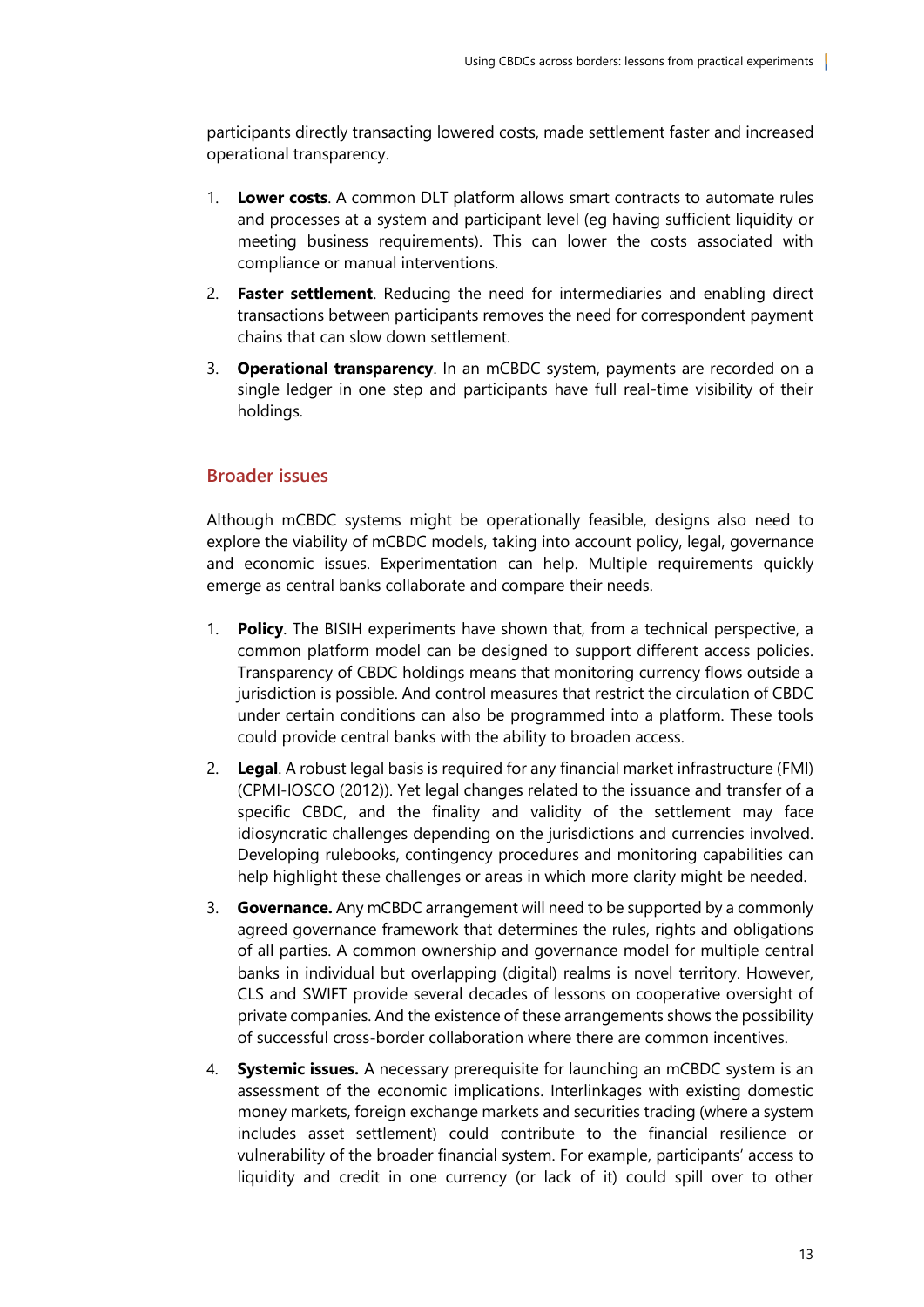currencies or markets at significant speed. Simulation using realistic payment data can help identify risk areas.

#### **Technology considerations and implementations**

The mCBDC platforms used by the BISIH are all developed on various forms of DLT (Corda, Ethereum and custom built. See the Annex). Using DLT, it is possible to combine the efficiencies of a single system with the differing requirements of participating central banks. A common system uses uniformly applicable technical standards, enabling discoverability, communication and consensus. Many of the potential efficiency enhancing features are straightforward to implement on a DLT architecture. For example, direct peer-to-peer communication between participants can eliminate intermediaries, settlement risk can be reduced using atomic settlement and smart contracts can enable efficient, automated and integrated workflows. Some implementation considerations include:

- **Nodes:** all DLT architectures consist of so-called nodes which are interconnected to form a network. The nodes are run independently and represent participants on the platform. Nodes have their own data storage, can execute functions and can interact directly with other nodes. They can also share business logic functions – often referred to as smart contracts – and can do so in a coordinated and tamper-proof manner through consensus protocols. In Cordabased architectures (Jura and Dunbar) each central bank has an issuer node to create (or destroy) tokens; a notary node to validate transactions; and possibly an observer node to monitor CBDC activity. Using Ethereum-based architectures (ILR2 and Dunbar), the central bank has a validator node.
- **Networks:** a network is a collection of interconnected nodes. These networks standardise many technical aspects but can also be partitioned to give central banks control and sovereignty over their users and CBDCs. To do so, several techniques such as subnetworks, logical partitions or privacy groups can be used. For example, ILR2 and Dunbar – both Ethereum-based implementations – use privacy groups to ensure that transaction data are shared only with an ad hoc subset of participants. In Jura and Dunbar – both Corda-based implementations – the network can be split into subnetworks with separate notaries and specific asset types within them. These subnetworks can limit the circulation of a specific asset to a subset of participants on the network. In both examples, rules can also be associated with the currencies themselves, granting central banks control over their CBDC wherever the currency is allowed to circulate.
- **Data:** Corda-based architectures (Jura and Dunbar) assure the privacy of a transaction's existence vis-à-vis other members of the network by design since data is not broadcast to participants that are not counterparties to the transaction. In this case transparency becomes a challenge and special nodes (ie observer nodes) are needed for central banks to monitor activity for their CBDC. On Ethereum-based architectures (ILR2 and Dunbar), the transparency of a transaction's existence is natural because transaction data are broadcast to everyone on the network, but assuring privacy is a challenge since all members can see the transaction hashes.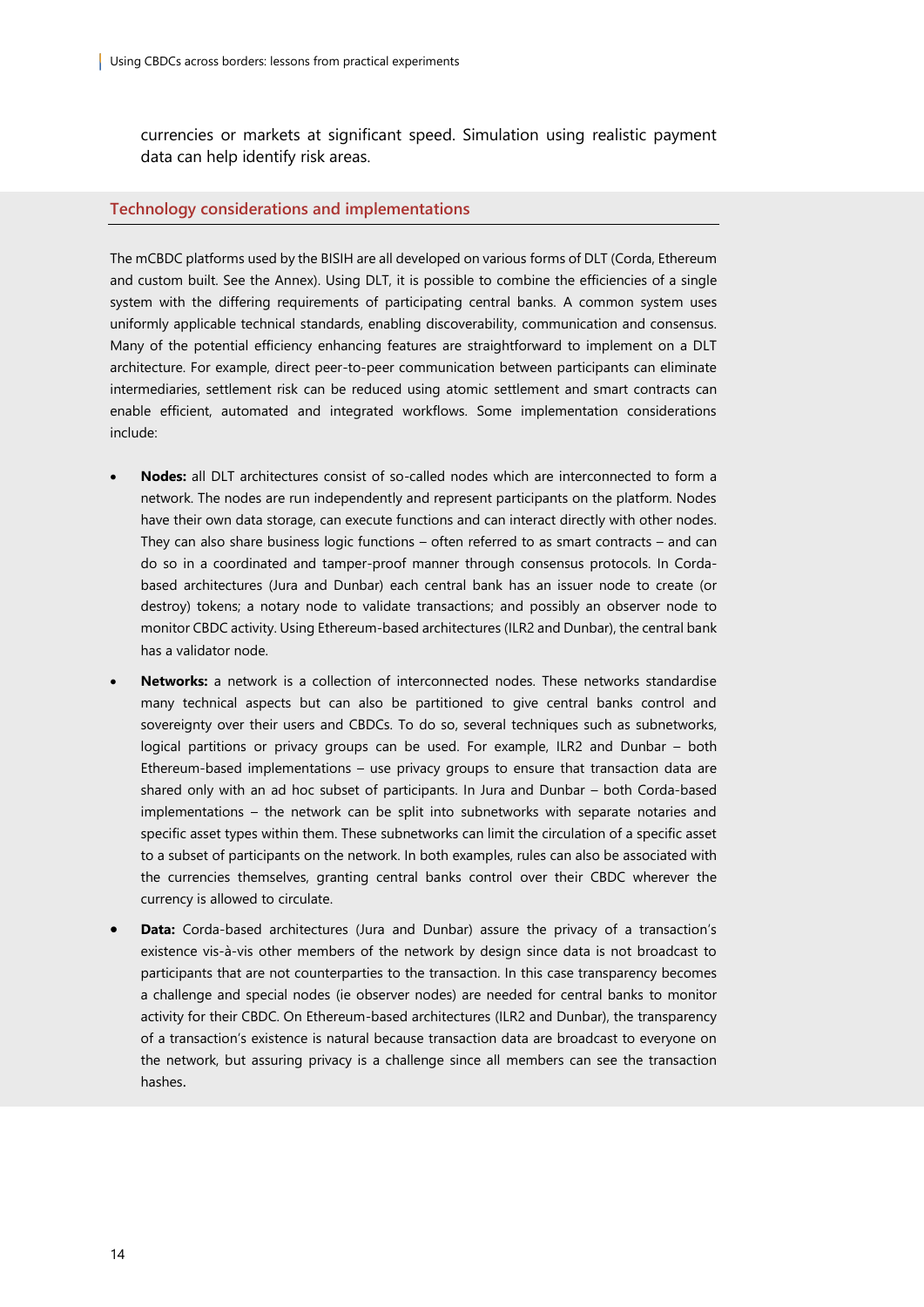## <span id="page-13-0"></span>**Conclusion**

CBDCs may help to deliver better cross-border payments. Yet to achieve this, central banks need to understand how they should be built and how they contribute to a broader vision of the future monetary system (BIS (2022)). This requires combining practical and technological lessons from experiments, together with central banks' policies and understanding of systems and markets.

There is a lot more to do and experimentation can help to provide answers. The BISIH experiments build on earlier work and future projects will inject further realism and complexity. Advanced feasibility questions remain about how new DLT platforms and existing systems will interact; what scalability challenges might lie ahead; and how resilience and security are guaranteed now and in the future. Likewise, once technical designs are shown to be feasible, analysis and simulations of financial stress can be designed far more accurately to highlight potential systemic issues or the need for further policy tools.

Experimenting under the BISIH umbrella allows projects to iteratively build on one another, developing a richer understanding for the entire central banking community. Collaborative efforts are necessary to answer the questions ahead and the BISIH is uniquely positioned to bring central banks together to explore how crossborder payments can be improved.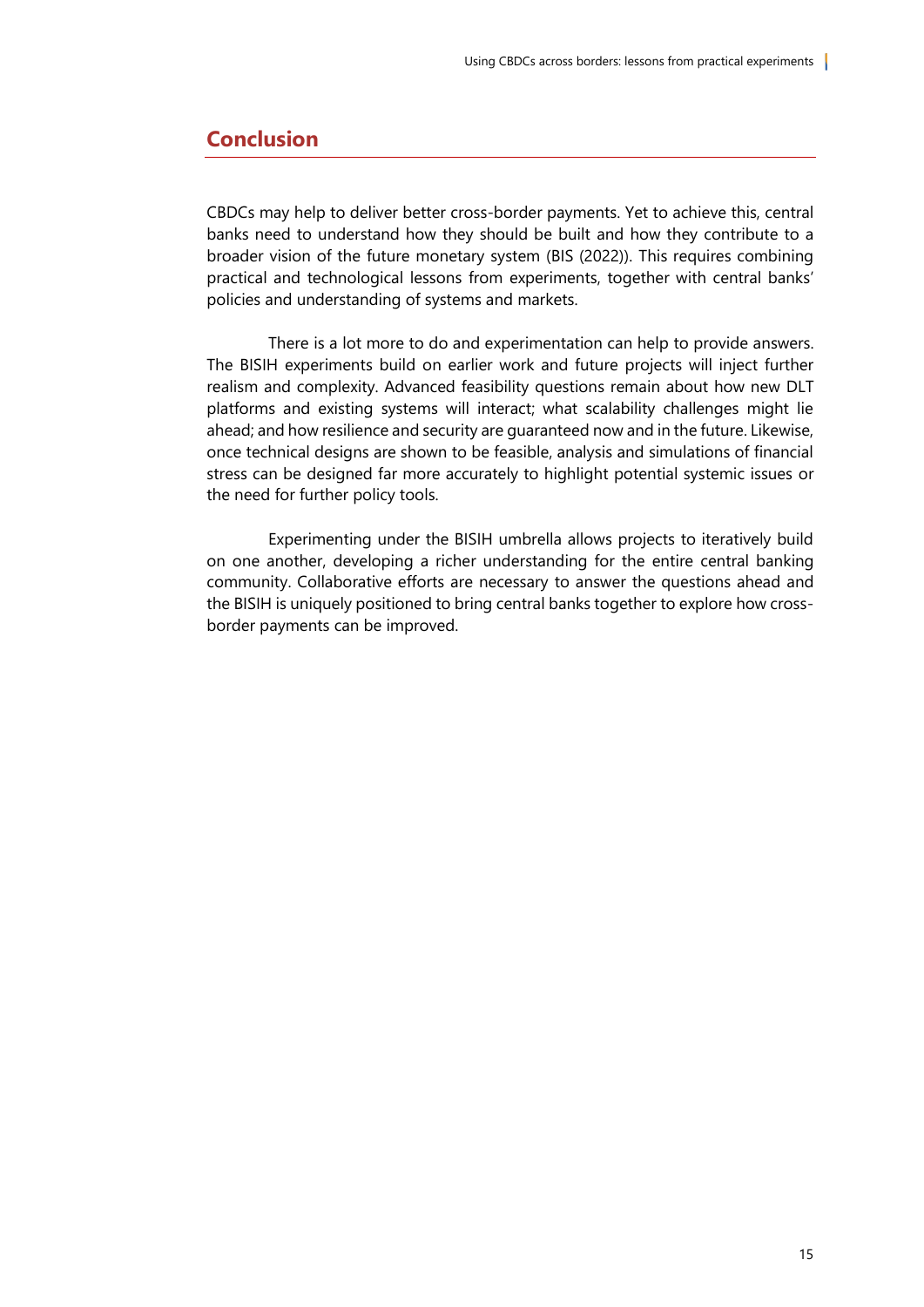# <span id="page-14-0"></span>**References**

Auer, R, P Haene and H Holden (2021): "Multi-CBDC arrangements and the future of cross-border payments", *BIS Papers*, no 115, March.

Bech, M and H Holden (2019): "FX settlement risk remains significant", *BIS Quarterly Review*, December, pp 48–9.

Bech, M, U Faruqui and T Shirakami (2020): "Payments without borders", *BIS Quarterly Review*, March, pp 53–65.

Bank for International Settlements (BIS) (2022): "The future monetary system", *Annual Economic Report 2022*, Chapter III, June.

BIS Committee on Payments and Market Infrastructures (BIS CPMI) (2020): Enhancing cross-border payments: building blocks of a global roadmap – Stage 2 report to the G20, July.

BIS Innovation Hub (BISIH), Bank of France and Swiss National Bank (2021a): Project Jura: cross-border settlement using wholesale CBDC, December.

BISIH, the Hong Kong Monetary Authority, the Bank of Thailand, the Digital Currency Institute of the People's Bank of China and the Central Bank of the United Arab Emirates (2021b): *Inthanon-LionRock to mBridge: building a multi CBDC platform for international payments*, September.

BISIH, Reserve Bank of Australia (RBA), National Bank of Malaysia (NBM), Monetary Authority of Singapore (MAS), and South African Reserve Bank (SARB) (2022): *Project Dunbar: international settlements using multi-CBDCs*, March.

CPMI and International Organization of Securities Commissions (IOSCO) (2012): *Principles for financial market infrastructures*, April.

Kosse, A and I Mattei (*2022*): "Gaining momentum – results of the 2021 BIS survey on central bank digital currencies", *BIS Papers*, no 125, May.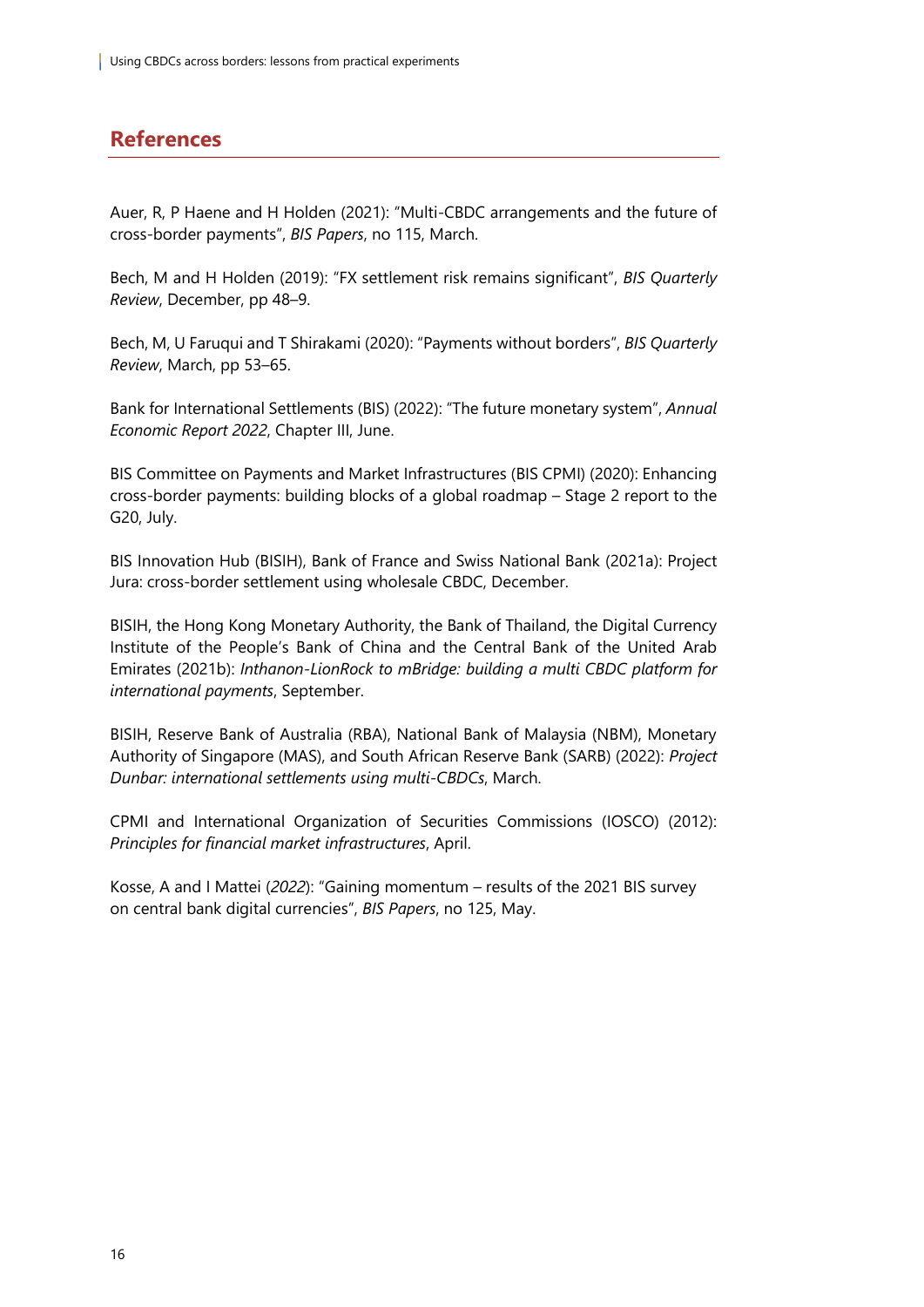# <span id="page-15-0"></span>**Annex: Distributed ledger technologies**

### **Corda**<sup>11</sup>

*Nodes*: each node runs an instance of Corda, a distributed operating system on a Java virtual machine, and one or more CorDapps, a Java-based application containing the business logic. While nodes do not contain the data within them, they manage it in a tamper-proof persistent database storage layer. Data is represented as unspent transaction output (UTXO) states and is shared between nodes on a need-to-know basis. This means that only transaction counterparties share data and there is no global broadcast to other members of the network. The nodes run correctness consensus in the form of smart contracts between them to ensure that data evolves in a consistent fashion. Because each node only sees data relevant to its own transactions, mitigation of double spending is outsourced to a permissioned notary function.

*Network*: a Corda network is enabled by three core services; an identity manager, a network map and a notary service. The identity manager acts as the gatekeeper to the network, and allows nodes onto the private network by providing signed certificates. These certificates represent the node's identity and are used to register the node on the network map. The network map service maps node identity certificates to IP addresses allowing nodes to discover and communicate with each other. It is the responsibility of the network maps to ensure that all nodes on the network have an accurate and up-to-date view of their counterparties on the network. The notary service provides uniqueness consensus to ensure that double spending does not happen on the network. The notary does so by providing a unique signature that effectively consumes a state on the ledger. This step is necessary to update the ledger and by ensuring the uniqueness of this signature, the notary eliminates a state being spent twice. Notaries can be operated by a single entity or in a coordinated fashion between network participants.

#### **Ethereum based**<sup>12</sup> (Quorum<sup>13</sup> and Hyperledger Besu<sup>14</sup>)

*Nodes:* there are two types of nodes in Quorum and Hyperledger Besu architectures; participant nodes and validator nodes. Both types of nodes run on an Ethereum virtual machine – a mechanism that provides the ability to execute smart contracts, access stored data and look up accounts. Participant nodes focus on submitting transactions to a pending transaction pool to be executed and written to the ledger by validator nodes. Validator nodes share the same architecture but focus on executing transactions and writing blocks to the ledger. These blocks consist of a collection of transactions from the transaction pool. Once a block is created through the consensus protocol of choice on the network, the new block is broadcasted out to other nodes

<sup>11</sup> <https://github.com/corda/corda>

<sup>12</sup> <https://github.com/ethereum>

<sup>13</sup> <https://github.com/ConsenSys/quorum>

<sup>14</sup> <https://github.com/hyperledger/besu>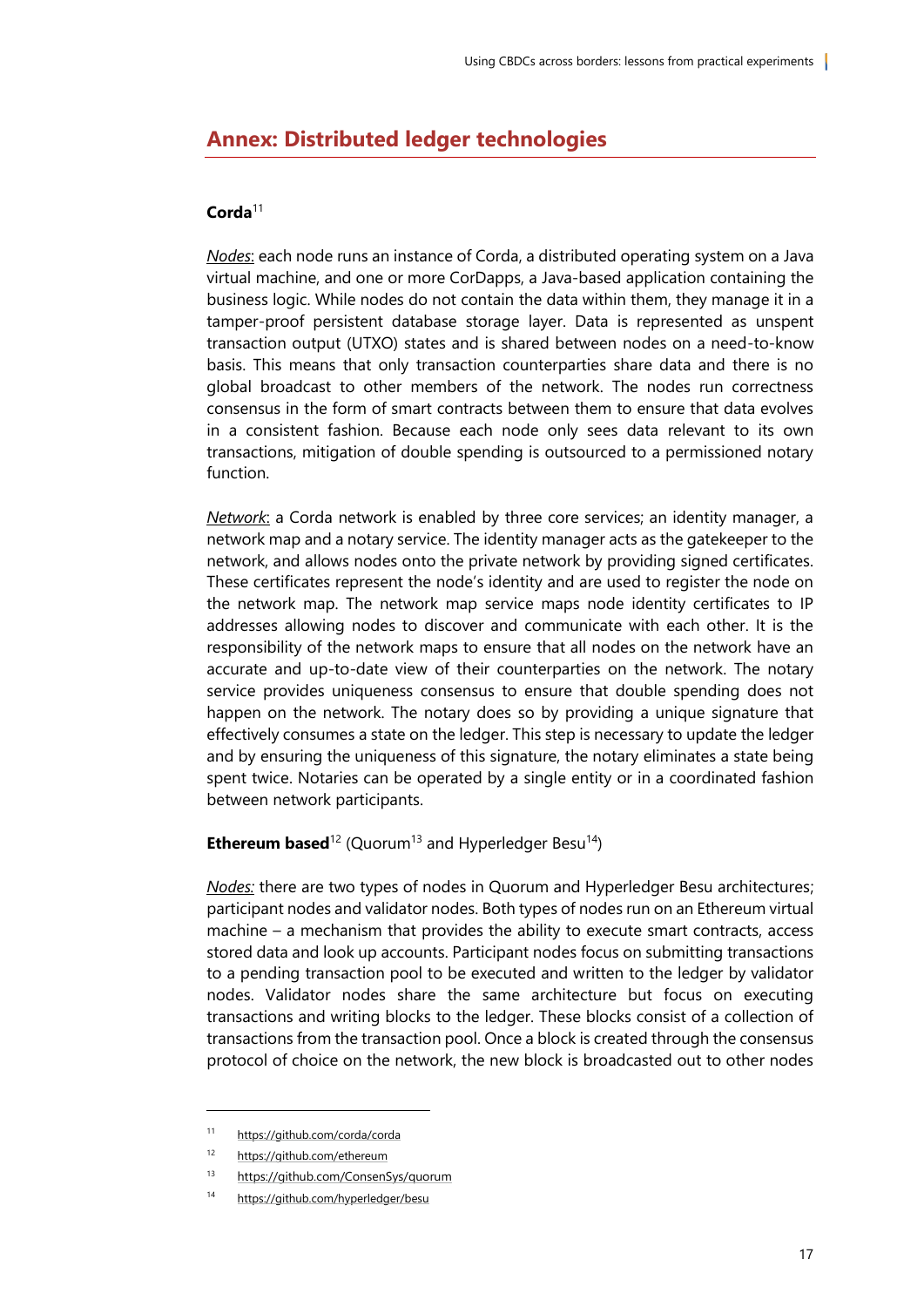on the network to verify and update their own state of the ledger. As such, each validator contains a full copy of the entire ledger. Both Quorum and Hyperledger Besu augment these functions with transaction privacy, permissioned validators, private key management and enterprise architecture tooling.

*Network:* an Ethereum network is any network of nodes that conform to the base Ethereum protocol specification. As such there can be many different Ethereum-based networks, both public and private (which are mutually exclusive). The Ethereum main net is the most public permissionless network where the publicly traded Ether token is traded. On Ethereum main net, anyone can join as a participant, and anyone can compete to validate transactions. Private permissioned versions of an Ethereum network are created by controlling access to a private network and implementing a permissioned validating service. Both Quorum and Hyperledger Besu create private networks by adding an administrator function for rule creation on inbound and outbound messages from nodes on the network. To create the permissioned consensus, they replace the permissionless proof of work or proof of stake found on main net with different forms of proof of authority or Byzantine fault tolerant<sup>15</sup> consensus mechanisms. The permissioned consensus mechanisms allow permissioned validators to take turns validating blocks for the network (approved by a super-majority of the other validators in most cases) to be written to the ledger. The several types of consensus mechanisms implement varying degrees of Byzantine fault tolerance to provide an array of different throughput and resiliency trade-offs for a given network.

<sup>15</sup> https://en.wikipedia.org/wiki/Byzantine fault